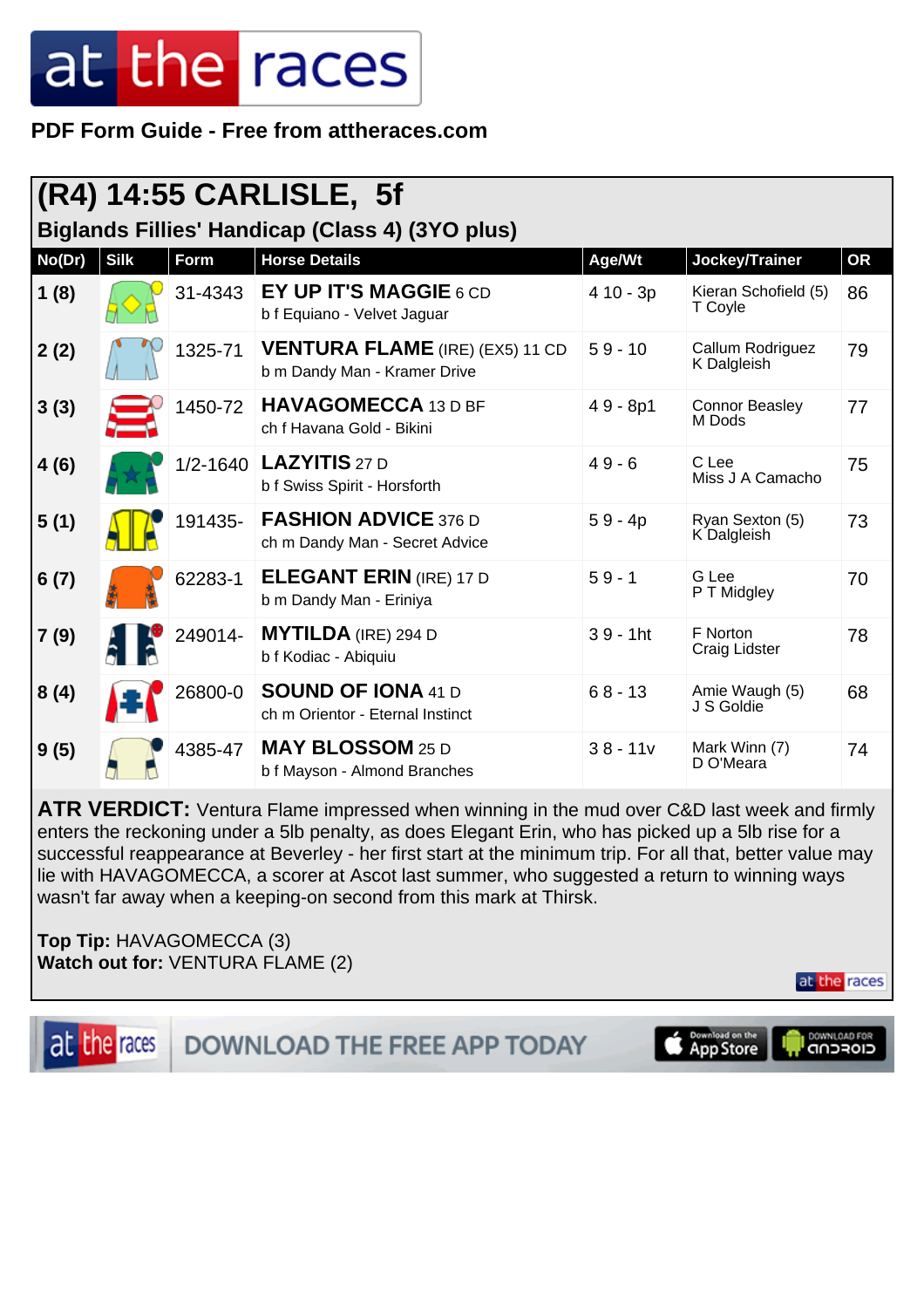**PDF Form Guide - Free from attheraces.com**

| (R4) 15:05 CHEPSTOW, 5f 16y                                   |             |         |                                                                   |             |                                      |    |  |  |
|---------------------------------------------------------------|-------------|---------|-------------------------------------------------------------------|-------------|--------------------------------------|----|--|--|
| Bet 10 Get 10 With Vickers. Bet Handicap (Class 4) (4YO plus) |             |         |                                                                   |             |                                      |    |  |  |
| No(Dr)                                                        | <b>Silk</b> | Form    | <b>Horse Details</b>                                              | Age/Wt      | Jockey/Trainer                       | OR |  |  |
| 1(6)                                                          |             | 31319-8 | <b>JUST GLAMOROUS</b> (IRE) 13 D<br>ch g Arcano - Glamorous Air   | $99 - 9$    | Gina Mangan (5)<br>C Mason           | 85 |  |  |
| 2(3)                                                          |             | 403-557 | <b>SPOOF 46 CD</b><br>b g Poet's Voice - Filona                   | $79 - 6$    | K Shoemark<br>C Hills                | 82 |  |  |
| 3(1)                                                          |             | 252412  | AIRSHOW $25$ D BF<br>ch g Showcasing - Belle des Airs             | 79 - 3p     | R Coakley<br><b>B R Millman</b>      | 79 |  |  |
| 4(4)                                                          |             | 60-1313 | <b>MAJESKI MAN (IRE) 25 BF</b><br>ch g Dandy Man - Fly By Magic   | $58 - 11b1$ | Frederick Larson (5)<br>J G M O'Shea | 73 |  |  |
| 5(5)                                                          |             | 570-818 | <b>SON AND SANNIE</b> (IRE) 17 D BF<br>b g Es Que Love - Anamundi | $68 - 11$   | Harry Davies (7)<br>Archie Watson    | 73 |  |  |
| 6(7)                                                          |             | 7-75236 | <b>IGOTATEXT</b> (IRE) 73<br>b g Ajaya - Tifawt                   | $48 - 6$    | Tyler Heard (5)<br>A A Wintle        | 68 |  |  |
| 7(2)                                                          |             | 431595  | <b>RED WALLS 3D</b><br>b g Heeraat - Gemini Glory                 | $48 - 4$    | George Rooke (3)<br>Mrs L Williamson | 66 |  |  |

Long Handicap: Red Walls 7 - 13

**ATR VERDICT:** An improved performer for his current yard, MAJESKI MAN shaped as though a return to the minimum trip would suit when third at Windsor last time and, in first-time blinkers, the fiveyear-old gets the nod. Airshow wasn't beaten far at Bath on his latest start and warrants the utmost respect, while Son And Sannie is capable on his day and also makes the shortlist.

**Top Tip:** MAJESKI MAN (4) **Watch out for:** AIRSHOW (3)

at the races

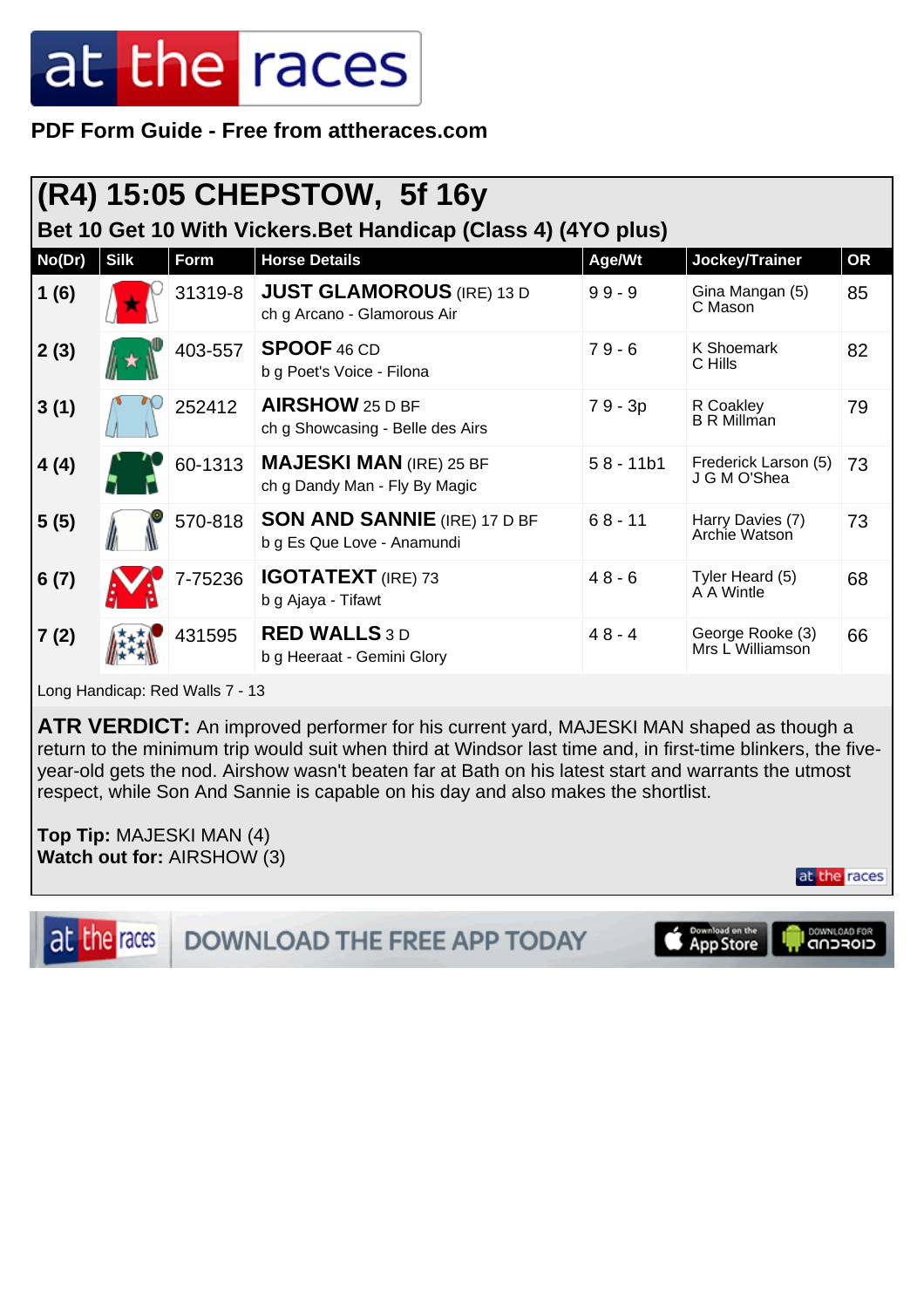**PDF Form Guide - Free from attheraces.com**

| (R5) 15:20 BRIGHTON, 1m 3f 198y                           |             |         |                                                                       |           |                                   |           |  |
|-----------------------------------------------------------|-------------|---------|-----------------------------------------------------------------------|-----------|-----------------------------------|-----------|--|
| At The Races App Form Study Handicap (Class 6) (4YO plus) |             |         |                                                                       |           |                                   |           |  |
| No(Dr)                                                    | <b>Silk</b> | Form    | <b>Horse Details</b>                                                  | Age/Wt    | Jockey/Trainer                    | <b>OR</b> |  |
| 1(1)                                                      |             | 608-511 | <b>JUNOESQUE</b> (EX4) 10 CD<br>b m Virtual - Snake Skin              | $89 - 5p$ | Darragh Keenan<br>J Gallagher     | 61        |  |
| 2(3)                                                      |             | 902545/ | <b>AGAINST THE ODDS 1331 D</b><br>b g Champs Elysees - Generous Diana | $99 - 4$  | Rhys Clutterbuck (3)<br>G L Moore | 60        |  |
| 3(2)                                                      |             | 780-757 | <b>COLONIAL LOVE 17 D</b><br>b f Australia - Fondly                   | $49 - 4$  | Jason Watson<br>Robyn Brisland    | 60        |  |
| 4(4)                                                      |             |         | 45422-2 <b>TORBELLINO</b> 8 D<br>b m Maxios - Tiny Smile              | $69 - 4$  | Dane O'Neill<br>John & Jewell     | 60        |  |

**ATR VERDICT:** JUNOESQUE could hardly have been more impressive when winning over C&D by 11 lengths last week and although she has to carry a 4lb penalty, that seems unlikely to be enough to stop her landing a hat-trick. Torbellino might be the one to follow her home after a narrow defeat at Lingfield on her return to the Flat. Against The Odds, not seen since October 2018, is one to watch on his first start for Gary Moore.

**Top Tip:** JUNOESQUE (1) **Watch out for:** TORBELLINO (4)

at the races

at the races DOWNLOAD THE FREE APP TODAY

Download on the

DOWNLOAD FOR